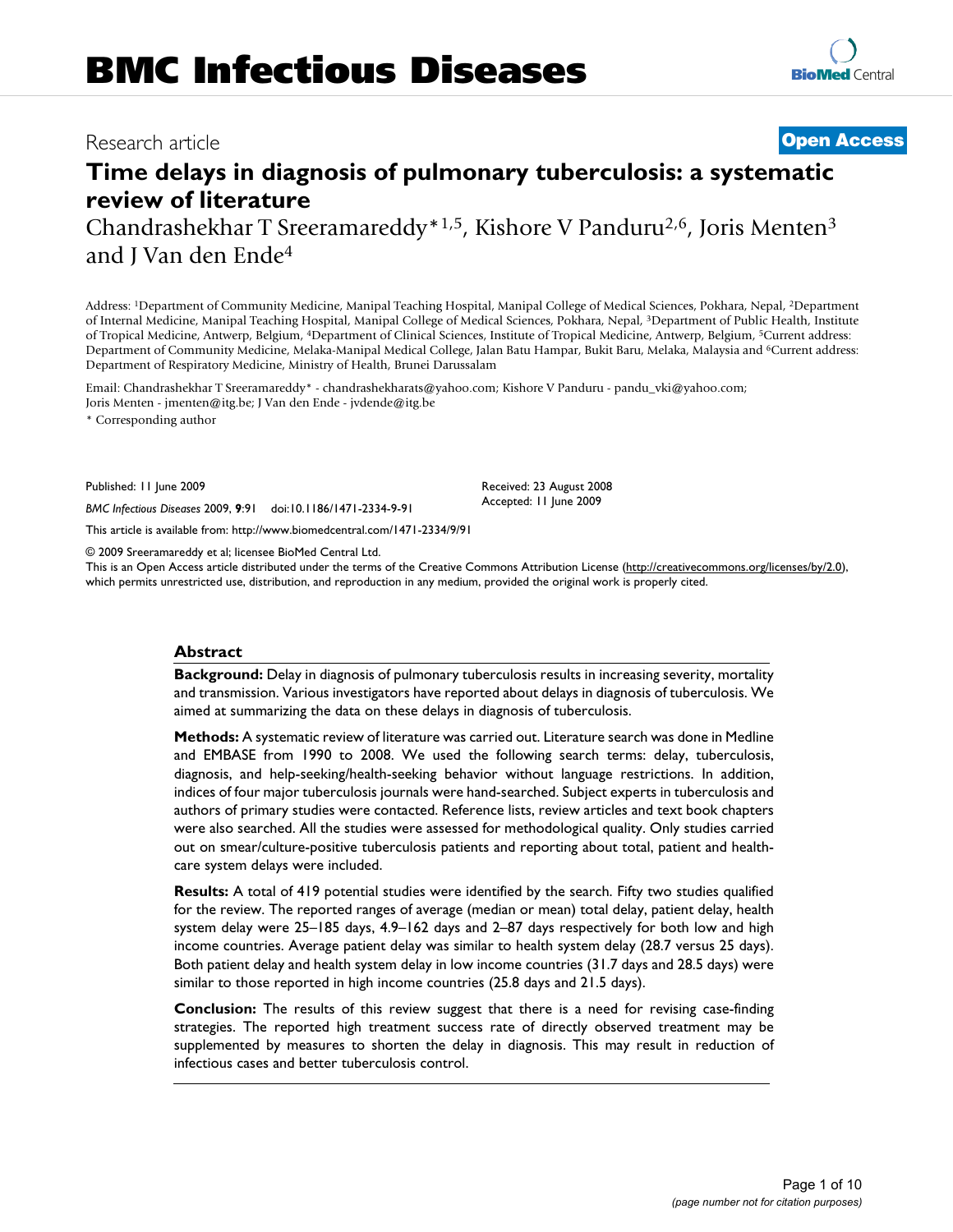# **Background**

Tuberculosis (TB) remains a major global public health problem [1]. It is estimated that about one-third of the world's population is infected with Mycobacterium tuberculosis [2]. Among the communicable diseases, TB is the second leading cause of death worldwide, killing nearly two million people each year [3]. Early diagnosis of the disease and prompt initiation of treatment are essential for an effective tuberculosis control program. Delay in the diagnosis may worsen the disease, increase the risk of death and enhance tuberculosis transmission in the community [4].

In developing countries, emphasis is laid on passive case finding which is based on diagnosing infectious cases of tuberculosis mainly through direct microscopy of sputum specimens obtained from persons who present themselves to the health facilities [5]. But passive case finding is known to be influenced by factors such as patient motivation, the degree of diagnostic suspicion by health workers and the quality of laboratory facilities [6]. The directly observed treatment with short course (DOTS) strategy of the national TB control programs emphasizes passive case finding which could result in a delayed diagnosis [7]. These delays may be attributed to both patients as well as the health care system. The patients may delay in seeking help or the health care system may delay in suspecting and investigating for TB. It is important to identify such delays in order to undertake measures to make the TB control programs more effective.

Recent studies have shown that health-care seeking behavior of chest symptomatics is inadequate [8] and health services-related factors have led to sub-optimal utilization of diagnostic processes [9]. TB control programs of the high TB burden countries need universal coverage of DOTS strategy, political commitment and increased case detection rate [10]. Various studies have reported about the delays in diagnosis of tuberculosis in different groups of populations. It is not clear if active case finding would improve the efficacy of the current global DOTS strategy  $[11]$ .

We carried out a systematic review to summarize the evidence from studies reporting time delays in diagnosis of pulmonary TB among chest symptomatics. The aims of this review were: 1) to summarize the patient, health-care system and total delays to diagnosis of pulmonary tuberculosis; 2) to compare the delay in diagnosis between low and middle income countries [LMICs] and high income countries [HICs].

# **Methods**

#### *Search criteria*

We searched the following databases for primary studies: PubMed [\(http://www.ncbi.nlm.nih.gov/sites/ent](http://www.ncbi.nlm.nih.gov/sites/entrez?db=pubmed) [rez?db=pubmed,](http://www.ncbi.nlm.nih.gov/sites/entrez?db=pubmed) from January 1990 to December 2008), EMBASE [\(http://www.embase.com/search](http://www.embase.com/search), from January 1990 to December 2008), HINARI [\(http://www.who.int/](http://www.who.int/hinari/en/) [hinari/en/,](http://www.who.int/hinari/en/) from January 1990 to December 2008) and Cochrane infectious disease group trials register [http://](http://www.update-software.com/clibng/cliblogon.htm) [www.update-software.com/clibng/cliblogon.htm.](http://www.update-software.com/clibng/cliblogon.htm) We used the search terms "delay", "diagnosis", "pulmonary tuberculosis", and "health care seeking behavior". The search was done without language restrictions, except for the condition of an abstract being in English. We also hand searched the indices of the following journals: International Journal of Tuberculosis and Lung Disease; Tuberculosis; Tubercle and Lung Disease and BMC Infectious Diseases. Additional studies were identified by contacting the authors of the primary studies and experts in tuberculosis, by referring to the reports of World Health Organization (WHO), and by searching the reference lists of primary studies, review articles, editorials and text book chapters.

## *Assessment of the studies*

The list of titles and abstracts we identified were screened independently by two of the authors/reviewers (CTS and PVK). We included those studies which had reported the patient, health system and total delay in the diagnosis of pulmonary tuberculosis made by either sputum/culture positivity. The selected studies were assessed for methodological quality by two of the authors (CTS and PVK). The reviewers were not blinded to the names of authors of selected studies.

## *Exclusion criteria*

We excluded studies which described extrapulmonary tuberculosis only, studies which did not report the delays in diagnosis separately for pulmonary and extrapulmonary TB, studies assessing health care seeking behavior only and pure qualitative studies. Although data on patient, health system and total delays were required, a few studies which lacked total delay were not excluded: we summed up the patient and health system delay to obtain total delay.

#### *Data extraction and analysis*

Two reviewers (CTS and PVK) extracted the data from included studies: duration of patient, health system and total delay. The duration of delay reported in weeks or months was transformed in number of days wherever necessary. Additional data consisted of country, survey year, and type of first contact, type/s of health-care facilities where the study was carried out (study setting), study design, and sample size. As time duration does not gener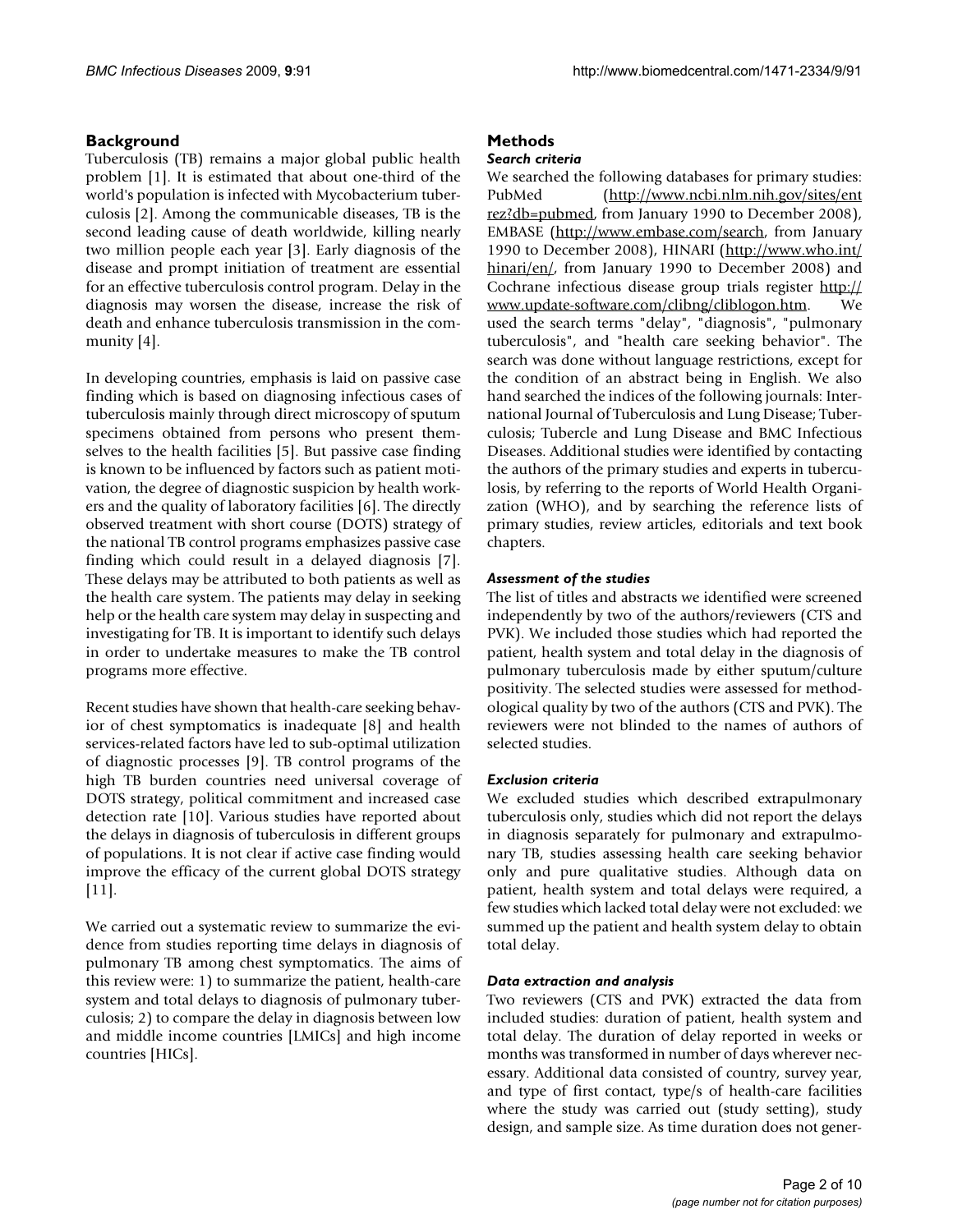ally follow normal distribution we favoured median duration, but if median lacked, mean was considered. The definitions for the delays were not uniform in the included studies. Most studies used for total delay the time until the diagnosis, some until treatment. In such a case we considered the delay until diagnosis as it was reported by the authors or we calculated delays until diagnosis. We categorized the selected studies as those carried out in LMIC and HIC according to the definition given by the World Bank. The average of the three types of delays was calculated from the extracted data according to the two groups of countries.

#### *Operational definitions*

World Bank definitions for LMICs and HICs: World Bank has classified economies based on gross national income (GNI) per capita during the year 2007. According to this the countries are grouped as follows: low income: \$935 or less, low middle income \$936 to \$ 3705, upper middle income: \$3707 to \$ 11,455 and high income: \$ 11, 456 or more. Patient delay was defined as the period from onset of the first symptom(s) possibly related to pulmonary TB to the date when the patient first contacted any type health care service (formal or informal).

Health system delay was defined from the date of the patient's first contact with the health care service to the date of diagnosis. Total delay was defined as the sum of patient delay and health system delay [12]. (Figure 1)

We summarized the average patient, system and total delays using box-plots, showing medians, interquartile ranges (25th and 75th percentile), and ranges (minimum and maximum). We estimated median differences between low and high income countries in delays, together with 95% confidence intervals (using the bootstrap method). Although aim of our study was primarily descriptive, we tested for differences between low and high income countries using Wilcoxon's rank-sum tests. As the outcome of interest was to estimate delay in diagnosis, rather than significant effects, publication bias due to non-significant studies not being published was unlikely to occur.

# **Results**

## *Search results*

The flow diagram about the results of search and their inclusion for the review are shown in figure 2. Our search strategy identified a total of 419 potential studies. Three hundred and sixty studies reported about health seeking behavior and/or delays and had an English abstract. Two hundred and sixty two studies did not provide adequate information about delays (editorials, comments or case reports). Of the remaining 98 studies, 50 full-text articles and two English abstracts corresponded to the inclusion/ exclusion criteria. Reasons for exclusion were qualitative methodology, inappropriate definition of delays, study of health care seeking behavior only and extrapulmonary TB. (Figure 2)



#### Conceptual framework of the study and definitions of **Figure 1** delays (Modified and adapted from Yimer et al) [12]

**Conceptual framework of the study and definitions of delays (Modified and adapted from Yimer et al)** [12]. a = patient delay – the time from onset of symptoms to until the patients see the first health care practices. b = health care system delay – the time from first health care seeking for diagnosis until the diagnosis made.  $c =$  total delay (a + b).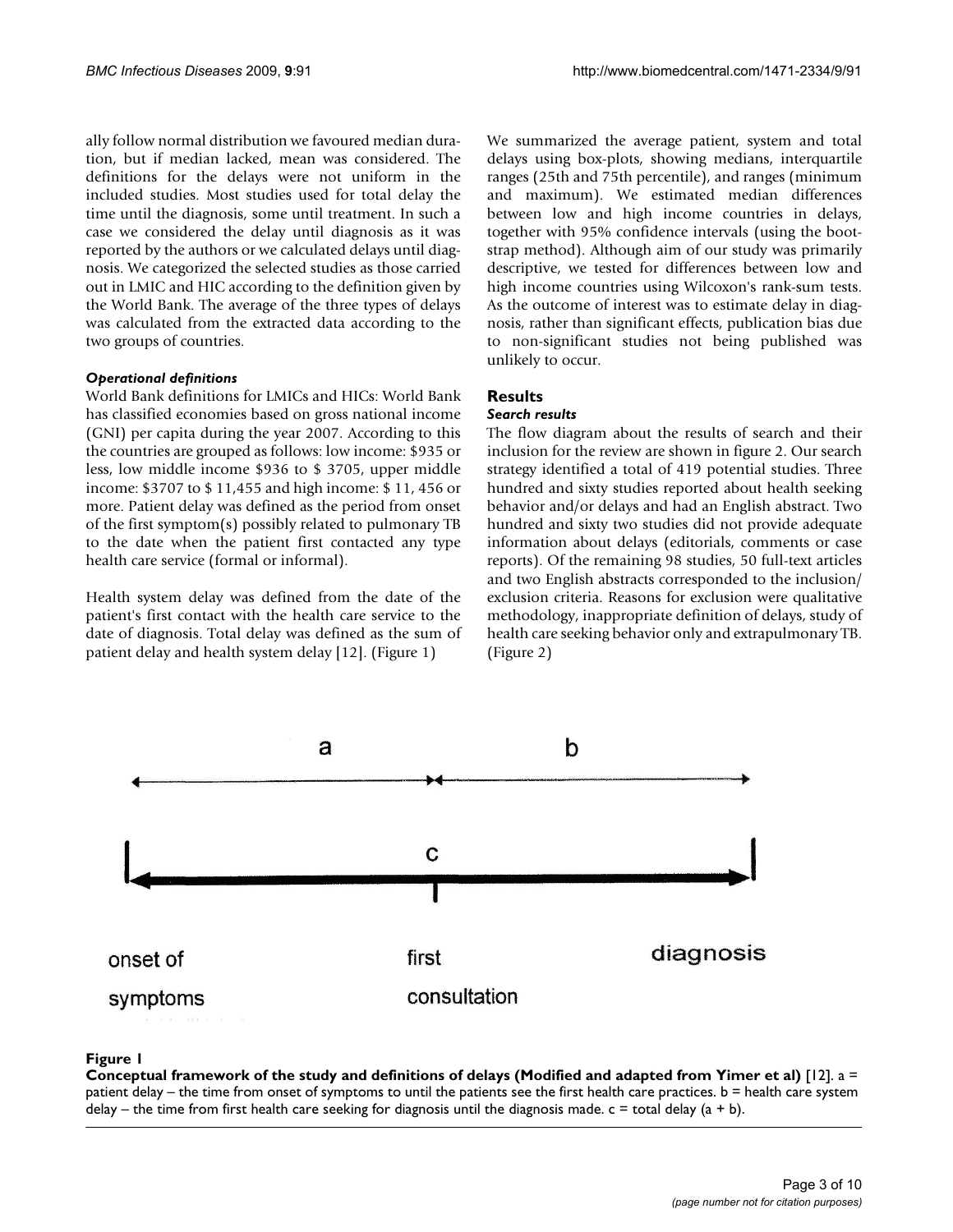

**Figure 2 Search results and selection of studies for systematic review**.

Out of the 52 retained studies six were retrospective analyses, 12 were longitudinal patient recruitment studies with structured interview of the patients and 26 studies were designed as cross-sectional surveys with patient interviews. For the remaining eight studies, design was either not clearly stated or mixed methods was used. A WHO multi-centre study carried out in seven countries of the eastern Mediterranean region used a cross-sectional survey design and was considered as one study. Forty six studies were carried out in LMICs and 10 in HICs. Details of the studies from LMICs and HICs and their main results are described in table 1[13-51] and table 2[52-61]. The

summary of delays for diagnosis of pulmonary tuberculosis in LMICs and HICs are shown in figures 3a, b and 3c.

#### *Time delays to diagnosis*

The reported average (median or mean) total delay, patient delay, health system delay for diagnosis of tuberculosis were ranging from 25 to185 days, 4.9 to 162 days and 2 to 87 days respectively in both LMICs and HICs together. The overall average patient delay was similar to health system delay (31.03 versus 27.2 days). This was not different when analysed separately for LMICs and HICs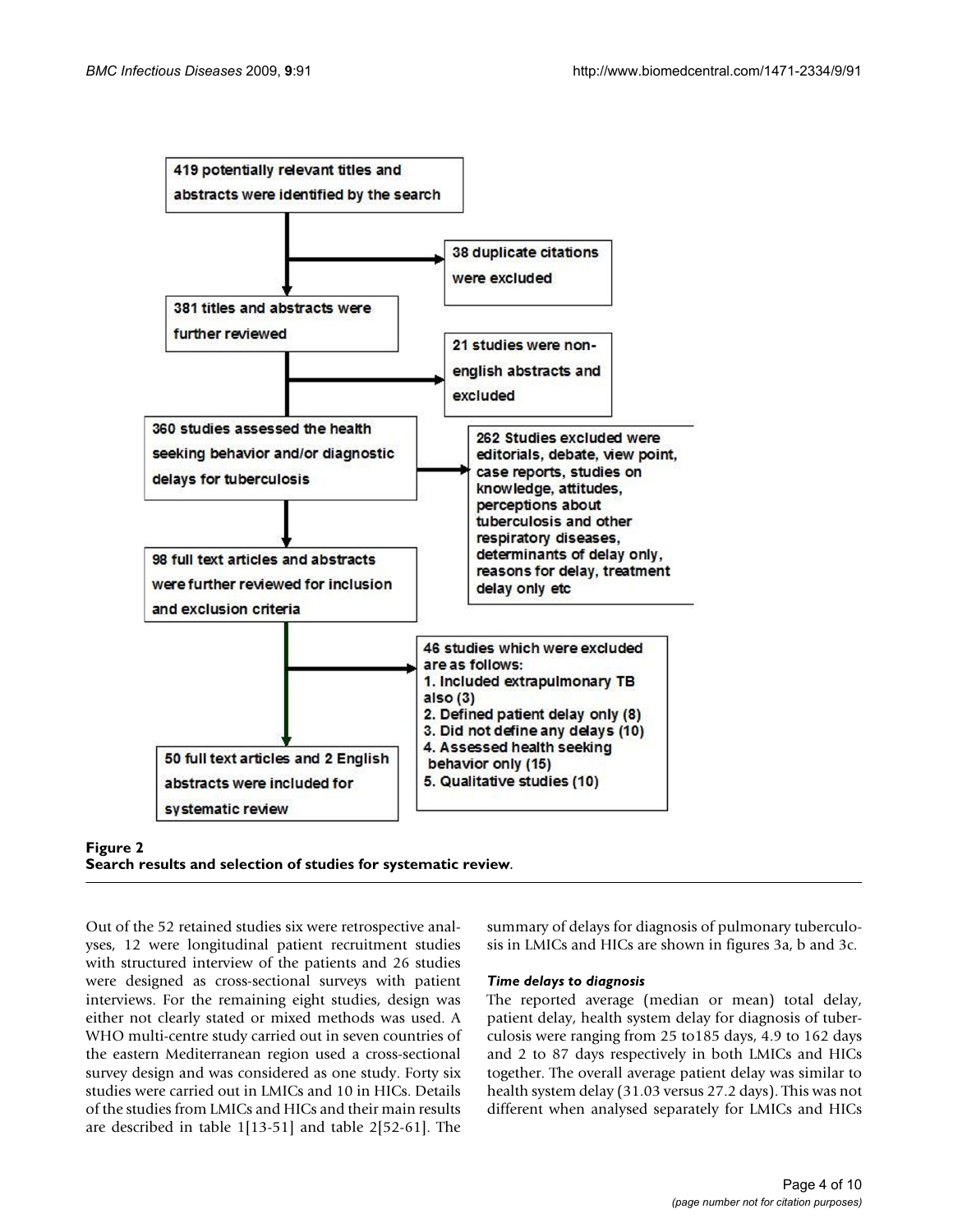

#### **Figure 3**

**Summary† of patient, health care system and total delays in LMIC and HIC**. **3. a. Patient Delay**. Note: Difference in medians (95% confidence interval): 1.5 (-7.5, 12). P-value for Wilcoxon Rank-Sum-Test = 0.637. † Boxplots showing median (central line), interquartile range (box) and range (whiskers). **3. b. Health system delay**. Note: Difference in medians (95% confidence interval): 3.2 (-8.5, 15.3). P-value for Wilcoxon Rank-Sum-Test = 0.684. **3. c. Total delay**. Note: Difference in medians (95% confidence interval): 8.5 (-2, 25). P-value for Wilcoxon Rank-Sum-Test = 0.204.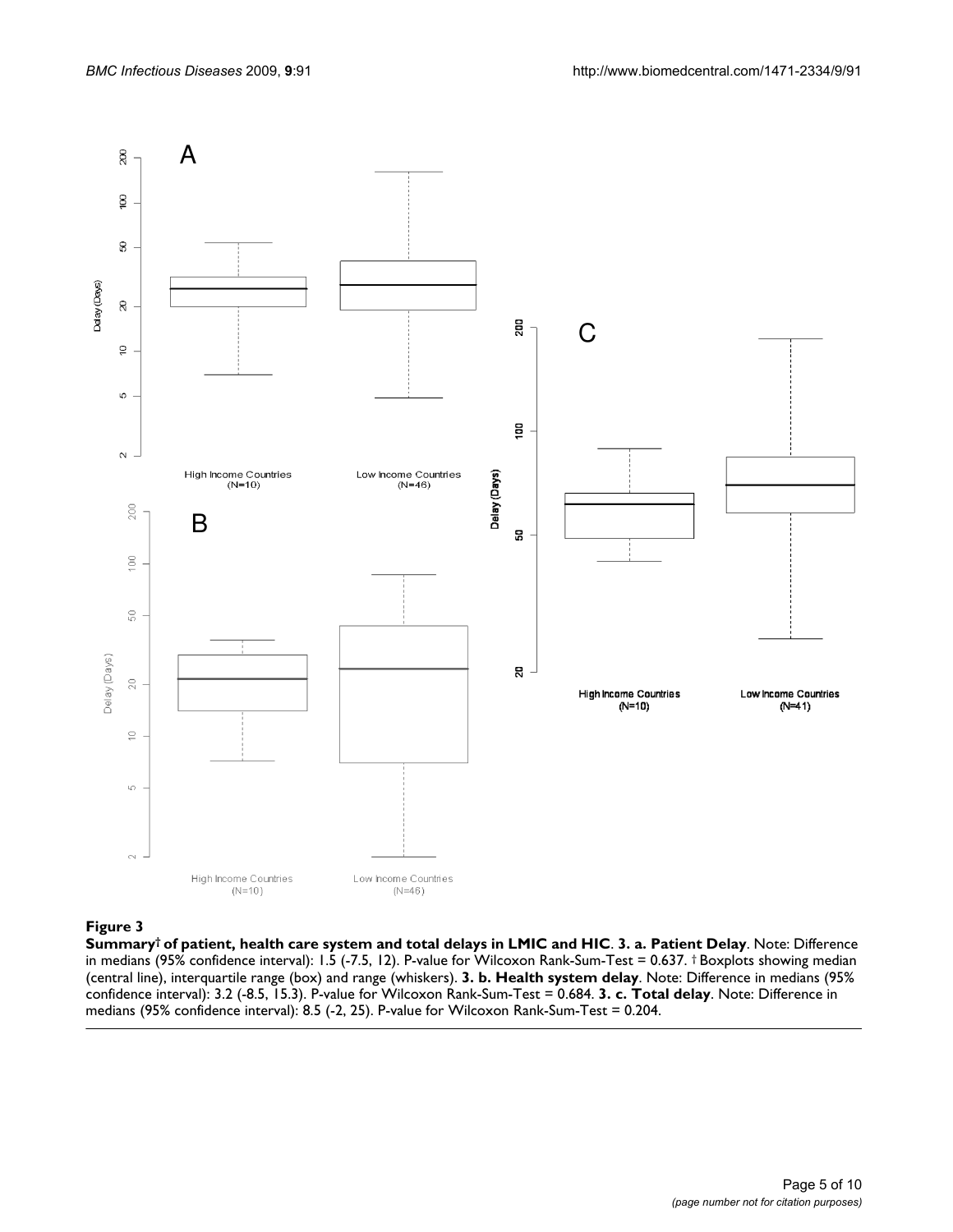| Year of<br>Study | Country         | Study<br>Design                                           | Study setting                          | Patient<br>delay | Health system<br>delay | Total delay    | Reference |
|------------------|-----------------|-----------------------------------------------------------|----------------------------------------|------------------|------------------------|----------------|-----------|
| 1997             | Vietnam         | Cross-sectional, Interview                                | <b>District TB Units</b>               | 3 w              | 7 w                    | 9.9 w          | [13]      |
| 1999             | South Africa    | Cross-sectional, interview                                | Hospitalized patients                  | 4 w              | 4 w                    | 10 w           | [14]      |
| 1998             | Tanzania        | Cross-sectional, interview                                | Government health facilities           | 162 d            | 21d                    | 185 d          | [15]      |
| 2003             | Ethiopia        | Cross-sectional, interview                                | TB management Units                    | 15 d             | 61 d                   | 80d            | [16]      |
| 2002             | China           | Longitudinal recruitment, interview                       | County TB Dispensaries                 | 12.5d            | 16d                    | 25d            | [17]      |
| 2001             | China           | Cross-sectional, patient records &                        | All types of health facilities         | 12.5d            | 2d                     | 57 d           | [18]      |
|                  |                 | interview                                                 |                                        |                  |                        |                |           |
| 1997-1998        | India           | Cross-sectional                                           | All types of health facilities         | 20d              | 23d                    | 60 d           | $[19]$    |
| 1998-2000        | Thailand        | Longitudinal recruitment                                  | Tertiary hospital                      | 13.3d            | 8.2 <sub>d</sub>       |                | [20]      |
| 1996             | Vietnam         | Cross-sectional, interview                                | Government health facilities           | 5.8 w            | 6.1 w                  | 11.9 w         | [2]       |
| 2002             | Uganda          | Cross-sectional, interview                                | TB treatment centres &                 | I w              | 9 w                    | 12 w           | $[22]$    |
|                  |                 |                                                           | hospitals                              |                  |                        |                |           |
| 2000-2001        | Nigeria         | Longitudinal recruitment, interview                       | Tertiary hospital                      | 8 w              | l w                    | 10 w           | $[23]$    |
| 2002             | Vietnam         | Cross-sectional, interview                                | District TB units                      | 3 w              | I w                    | 4 w            | [24]      |
| 2004             | China           | Cross-sectional, interview                                | TB dispensaries                        | 30 d             | 24 d                   | 65 d           | $[25]$    |
| 2003             | India           | Cross-sectional, TB records and                           | <b>DOTS</b> clinics                    | 21d              | 7 d                    | 32 d           | [26]      |
|                  |                 | interview                                                 |                                        |                  |                        |                |           |
| 2003             | India           | Cross-sectional, interview                                | Government health facilities           | 28d              | 28 d                   | 62d            | $[27]$    |
| 2003-2004        | Thailand        | Longitudinal recruitment, interview                       | Community and tertiary<br>hospital     | 4.4 w            | 2.8 w                  | 9.4 w          | $[28]$    |
| 2001             | Ethiopia        | Cross-sectional, interview                                | Public health centres                  | 60 d             | 6 d                    | 64 d           | [29]      |
| 1993–1994        | <b>Botswana</b> | Cross-sectional, TB records &<br>interview                | TB clinics                             | 3 w              | 8 w                    | 12 w           | $[30]$    |
| 1997–1999        | Nepal           | Longitudinal recruitment &<br>interview                   | Government health facilities           | 0.7 <sub>m</sub> | 1.5 <sub>m</sub>       | 2.8 m          | $[31]$    |
| 1995             | Ghana           | Cross-sectional, interview                                | Chest clinic of a teaching<br>hospital | 4 w              | 8 w                    | 12 w           | $[32]$    |
| 1997             | Malaysia        | Cross-sectional, Interview                                | University Hospital                    | 2 w              | 7 w                    | 12.5 w         | $[33]$    |
| 2003-2004        | Malaysia        | Cross-sectional, Interview                                | TB clinics                             | 30 d             | 22d                    | L.             | $[34]$    |
| 1999             | Turkey          | Cross-sectional, Interview                                | Hospitalized patients                  | 26.9             | 13.1 <sub>d</sub>      |                | [35]      |
| 2003             | <b>Bolivia</b>  | Cross-sectional, interview                                | TB clinics                             | 3.6 w            | 6.2 w                  | 12.9 w         | $[36]$    |
| 1997             | Gambia          | Cross-sectional, interview                                | All types of health centres            | 0.7 w            | 10.8 w                 | 11.5 w         | $[37]$    |
| 2004             | Turkey          | Cross-sectional, interview                                | Tertiary care hospital                 | 46.4 d           | 30.3 d                 | $\blacksquare$ | $[38]$    |
| 2001             | Turkey          | Cross-sectional, interview                                | Tertiary care hospital                 | 31.4 d           | 25.4 <sub>d</sub>      |                | $[39]$    |
| 2006             | China           | Historical cohort, interview                              |                                        | 19 d             | 5d                     | 3 I d          | [40]      |
| 1994             | Malaysia        | Longitudinal recruitment, interview                       | Tertiary care hospital                 | 15d              | 35 d                   | 90 d           | [4]       |
| 1996             | Mongolia        | Cross-sectional, Interview                                | Specialist TB centres                  | 29d              | 35 d                   | 78 d           | $[42]$    |
| 2008             | China           | Retrospective analysis of<br>computerized patient records | County TB centres                      | 60 d             | 4 d                    | 7 I d          | $[43]$    |
| 2008             | Argentina       | Cross-sectional survey, Interview                         | Public health facilities               | 59 d             | 33 d                   | 92 d           | $[44]$    |
| 2007             | Bangladesh      | Cross-sectional survey                                    | Public health facilities               | 50 d             | 11d                    | 60 d           | [45]      |
| 2003/4           | Pakistan        | Cross-sectional survey, interview                         | Chest clinics                          | 9 d              | 87 d                   | 91 d           | $[46]$    |
| 2003/4           | Iran            | Cross-sectional survey, interview                         | Public health facilities               | 24 d             | 42 d                   | 88 d           | $[46]$    |
| 2003/4           | Somalia         | Cross-sectional survey, interview                         | <b>DOTS</b> centres                    | 53 d             | 7 d                    | 58 d           | [46]      |
| 2003/4           | Egypt           | Cross-sectional survey, interview                         | Public health facilities               | 12d              | 18d                    | 42 d           | $[46]$    |
| 2003/4           | Iraq            | Cross-sectional survey, interview                         | Tertiary care hospital                 | 3 I d            | 2 d                    | 36 d           | $[46]$    |
| 2003/4           | Yemen           | Cross-sectional survey, interview                         | Public health facilities               | 28 d             | 4 d                    | 35 d           | [46]      |
| 2002-2004        | Syria           | Cross-sectional interview                                 | <b>DOTS</b> centres                    | 52.7 d           | 27.6d                  | 77.6 d         | $[46]$    |
| 2008             | South Africa    | Cross-sectional, interview                                | Hospital-based                         | 4                | 30                     | 60             | $[47]$    |
| 2003             | Syria           | Prospective recruitment                                   | <b>DOTS Clinic</b>                     | 31               | 12                     | 55             | [48]      |
| 2005             | Kenya           | Cross-sectional                                           | TB/Chest clinic                        | 42               | $\overline{2}$         | 44             | $[49]$    |
| 2003             | Columbia        | interview<br>Cross-sectional                              | Chest/TB Clinics                       | 30               | 60                     | 120            | [50]      |
|                  |                 | interview                                                 |                                        |                  |                        |                |           |
| 2006             | Pakistan        | Cross-sectional                                           | Chest clinic at Teaching<br>hospital   | 33               | 60                     | 90             | [5]       |

#### **Table 1: Time delays in diagnosis among pulmonary tuberculosis patients in Low and middle income countries**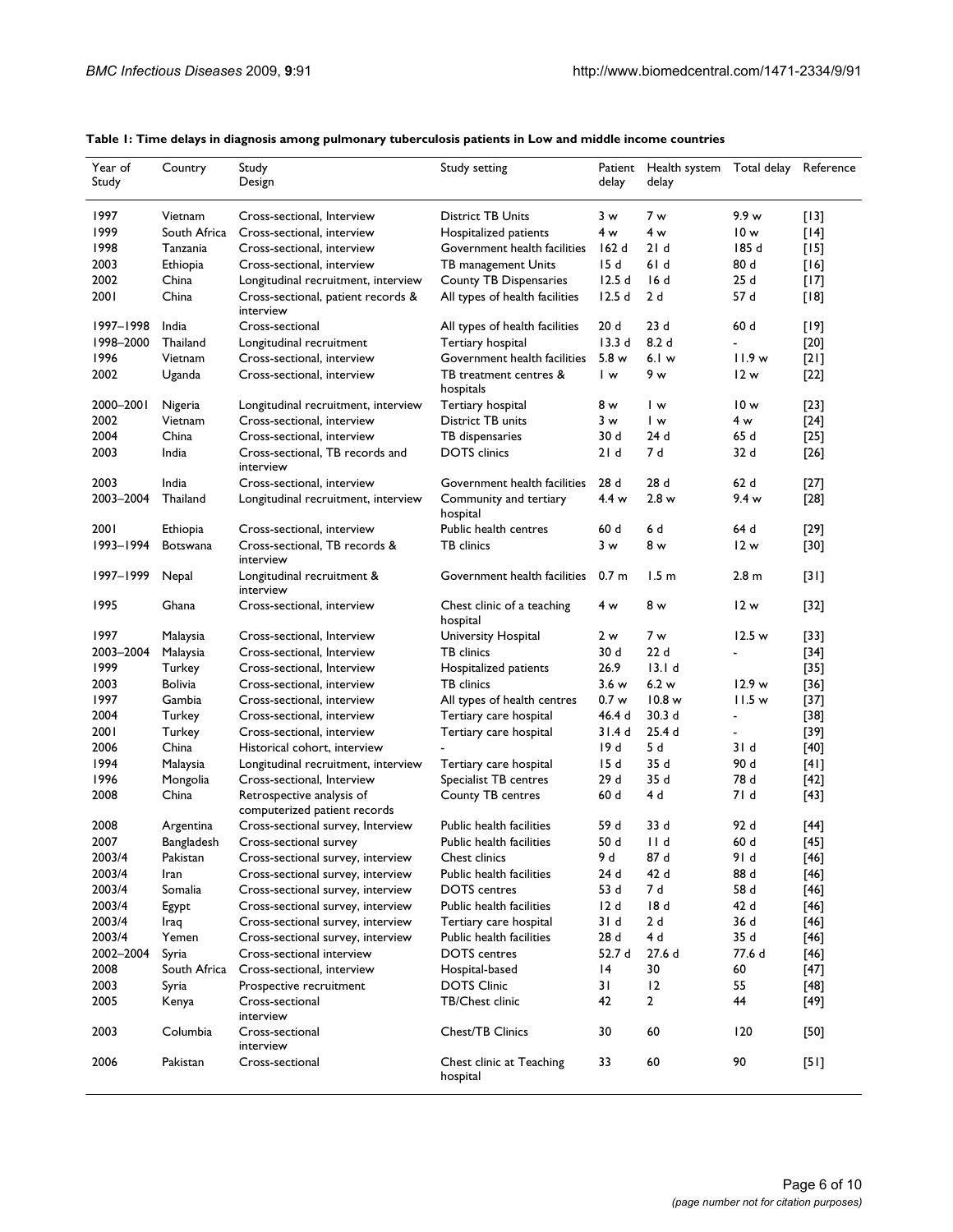| Year of<br>Study | Country    | Study<br>Design                     | Study setting                  | Patient<br>delay | Health system<br>delay | Total delay | Reference |
|------------------|------------|-------------------------------------|--------------------------------|------------------|------------------------|-------------|-----------|
| 1992             | Korea      | Longitudinal Recruitment            | Health centres                 | 54 d             | 14 d                   | 60 d        | [52]      |
| 1997             | Japan      | Longitudinal recruitment, interview | Tertiary hospital              | 21d              | 7.2d                   | 42d         | [53]      |
| 2000-2001        | <b>USA</b> | Longitudinal recruitment, interview | Tertiary care hospital         | 32 d             | 26d                    | 89 d        | [54]      |
| 1994             | USA        | Longitudinal recruitment, interview | All types of health facilities | 25d              | 15 d                   | 57 d        | $[55]$    |
| 2003-2004        | Norway     | Retrospective analysis              | National TB registry           | 28d              | 33 d                   | 63d         | [56]      |
| 2001-2002        | UK         | Retrospective analysis              | TB register                    | 34.5 d           | 29.5d                  | 78 d        | [57]      |
| 2003             | Taiwan     | Cross-sectional, interview          | National TB register           | 7 d              | 23d                    | 44 d        | [58]      |
| 2004             | Hong Kong  | Longitudinal recruitment, Interview | <b>TB</b> units                | 20d              | 20d                    | 49 d        | [59]      |
| 1985-1998        | Australia  | Retrospective analysis              | TB registry                    | 30 d             | II d                   | 66 d        | [60]      |
| 2003             | ltaly      | Retrospective analysis              | Disease surveillance data      | 7 d              | 36 d                   | 65 d        | [6]       |

**Table 2: Time delays (in days) in diagnosis among pulmonary tuberculosis patients in High income countries**

(p-value 0.506). In HICs the average health system delay was more than three weeks.

#### *Patient delay*

Among the LMICs patient delay varied from 4.9 days in Gambia [37] to 162 days in Tanzania [15]. The average patient delay in LMICs was 31.7 days. Among the HICs patient delay ranged from 7 days in Italy [56] and Taiwan [53] to 34.5 days in UK [52]. The average patient delay in HIC was 25.8 days, which is similar to that of LMICs (32.2 days, p-value 0.637). (Figure 3a).

## *Health care system delay*

Among the LMICs health care system delay ranged from the shortest of 2 days in China [18] to a longest of 87 days in Pakistan [46]. The average delay was 28.4 days. Among the HICs health care system delay ranged from a shortest of 7.2 days in Japan [48] to a longest of 36 days in Italy [56] with an average delay of 21.5 days. The difference in average health care system delay between LMICs and HICs was not statistically different (p-value 0.684). (Figure 3b)

## *Total delay*

Among LMICs the total delay ranged from a shortest of 25 days in China [17] to a longest of 185 days in Tanzania [15], with an average of 67.8 days. Among the HICs total delay ranged from a shortest of 42 days in Japan [48] to 89 days in USA [49], with an average of 61.3 days. The difference in average total delay between LMICs and HICs was not statistically different (p-value 0.204). (Figure 3c)

## **Discussion**

#### *Main results and comparisons with existing literature*

Our systematic review of literature of 52 studies on delays in diagnosis of tuberculosis showed that there is a considerable time delay between the onset of symptoms of pulmonary tuberculosis and diagnosis. However comparison of these (patient, health system and total) delays to diagnosis between LMICs and HICs were not significantly different. Another systematic review of the same topic reported about various patient factors related to delayed diagnosis of tuberculosis. However this study did not discuss about the implications of time delays in diagnosis of TB on its control [62].

Nothing is known about an acceptable time delay from the onset of symptoms until the diagnosis is made. It is generally considered that for an effective TB control, the target for patient delay should not be more than 2 or 3 weeks [63]. Our analysis found that in both LMICs as well as HICs patient delay far exceeded this limit by about 10– 15 days. As far as health system delay is considered it should be only a few days. If tuberculosis is suspected sputum test should be requested and processed immediately. Our analysis found that health system delay was about four weeks in LMICs and three weeks in HICs. Therefore, in an ideal world, the total delay to diagnosis should not be more than 3–4 weeks for most of the smear-positive TB patients. From our analysis it was observed that this limit was exceeded by about four weeks in HICs and five weeks in LMICs.

## *Weaknesses of our methodology*

The studies reported varying time delays. One of the reasons for such variations was the different definitions used for the first contact with the health system (any type formal or informal). For our analysis we used contact with any type of health system. This resulted in wide disparities in the patient delay and health system delays from studies carried out in different countries. For example in Gambia there was yawning gap between the patient delay (5 days) and health system delay (76 days) as this study considered contact with traditional healer for the estimation of health system delay [37].

Despite carrying out a comprehensive search some studies may have been missed to be included for this systematic review. We did not carry out a sub group analysis to decrease the heterogeneity between various studies. Since we excluded non-English abstracts we may have missed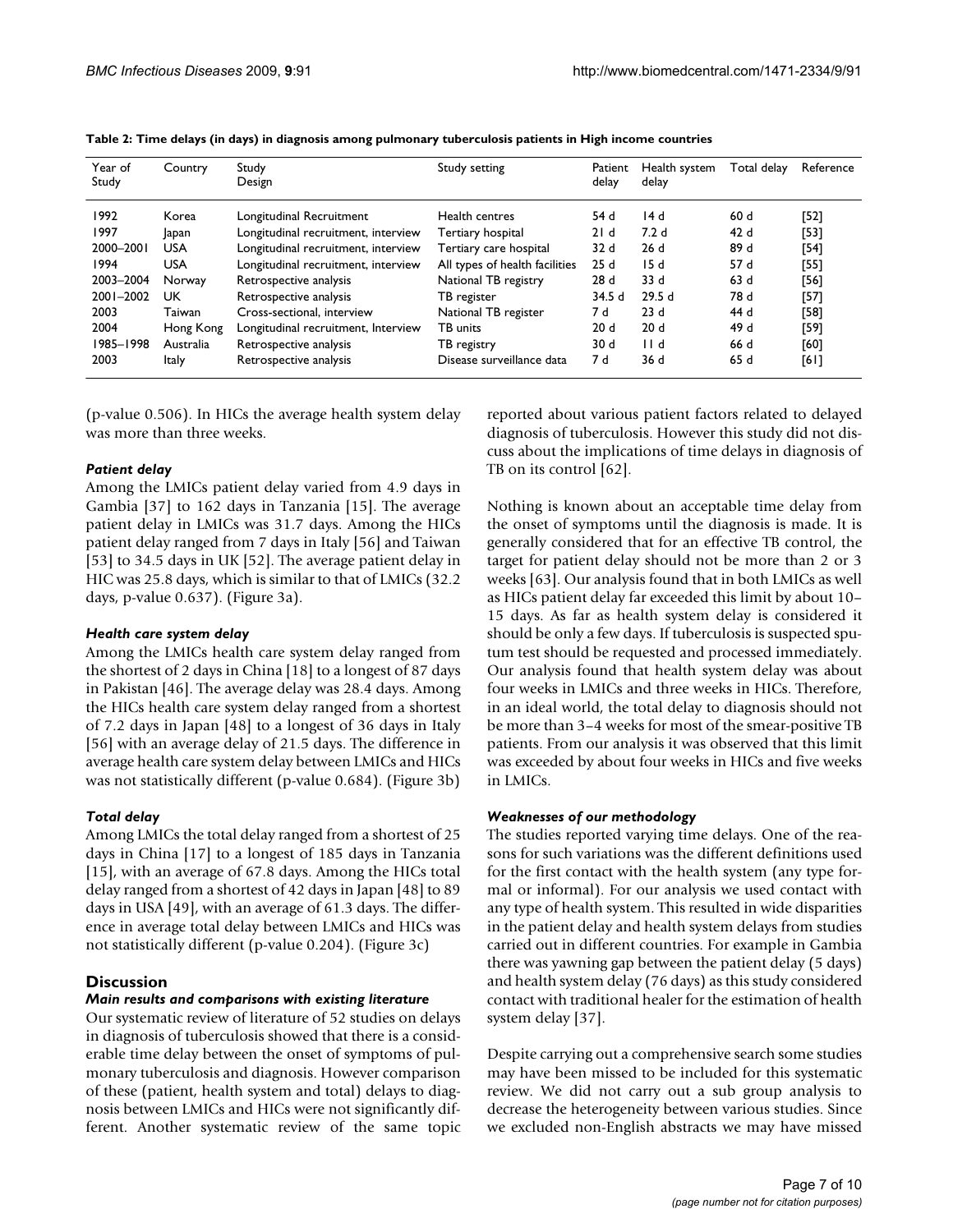some non-English full-text articles. If studies which did not find a longer time delays in diagnosis may not have been published which would have resulted in publication bias. Some studies reported mean delay instead of median delay, which may have resulted in difficulties in estimating the average time delay to diagnosis in our analysis.

#### *Impact of our results*

The delays have importance in transmission dynamics of tuberculosis and TB prevention and control strategies, hence also on the current global strategy for tuberculosis control. It has been reported that the global DOTS strategy for TB has improved the overall treatment success rate [7]. However, rapid geographic coverage by DOTS has not resulted in improved case finding [64]. There are further reports that current case detection rates are low and there is a need for developing new case finding strategies to reach the targets under global DOTS strategy [65]. A study from India has reported that improving the case finding methods may save 10 times more patients than by the DOTS [66]. The time delays to diagnosis identified by this review confirm these suggestions. A recent analysis of TB transmission dynamics and delay has stressed that time delays to diagnosis are the most important obstacles to the control of the TB epidemic [67]. It is important to investigate the causes of such delays to diagnosis. Most studies have reported about the patient factors responsible for the delay and have suggested improvement of patient knowledge/awareness [63]. Another review has concluded that the crux of the problem is the repeated visits to a healthcare provider for diagnosis at the same level of the healthcare system [62]. The health system may be failing to suspect and diagnose TB early enough to reduce the delay in diagnosis. From our analysis it is clear that both patient and the health system are to blame as both patient and health care system delays were longer than acceptable limits.

#### *Future research*

Our understanding of the health system factors responsible for the time delay in diagnosis is limited. Further research is needed to analyze the health system factors responsible for delay in diagnosis of TB. It has been suggested that active case finding strategies (in target groups, symptom screening, house-to-house case search, and contact investigation) rather than just passive case finding may be helpful to reduce the delays in diagnosis [68]. It may also be important to choose appropriate case finding strategies based on the epidemiological situation of TB in a particular country.

#### **Conclusion**

This review suggests that there is an unacceptable time delay before the diagnosis of pulmonary tuberculosis is made. There is a need to revise the current case finding strategies under the DOTS strategy adopted world wide. The reported high treatment success rate of directly observed treatment may be supported by measures to shorten the delay in diagnosis. This may result in reduction in transmission and in better tuberculosis control.

#### **Competing interests**

The authors declare that they have no competing interests.

#### **Authors' contributions**

CTS conceived this review, conducted literature search, assessed the studies, carried out the systematic review, and wrote the first draft of the manuscript. KVP assisted in design of review and literature search, assessed the studies, assisted in systematic review and writing initial drafts of the manuscript. JM assisted in data analysis and its interpretation, assisted in writing the methods section and commented on the earlier drafts of the manuscripts. JDVE assisted in the systematic review, manuscript writing, and corrected the initial drafts of the manuscript. All the authors read and approved the final version of the manuscript to be sent for publication.

#### **Acknowledgements**

The authors would like to thank the library services provided at the National Tuberculosis Institute, Bangalore India to hand search and obtain the full-text articles for this systematic review. The authors did not receive any funding for this review.

#### **References**

- 1. World Health Organization (WHO): **Global tuberculosis control,** WHO report 2002. 2002 [[http://www.who.int/gtb/publications\]](http://www.who.int/gtb/publications).
- 2. Sudre P, Tendam G, Kochi A: **[Tuberculosis a global overview](http://www.ncbi.nlm.nih.gov/entrez/query.fcgi?cmd=Retrieve&db=PubMed&dopt=Abstract&list_uids=1600578) [of the situation today.](http://www.ncbi.nlm.nih.gov/entrez/query.fcgi?cmd=Retrieve&db=PubMed&dopt=Abstract&list_uids=1600578)** *Bull World Health Organ* 1992, **70:**149-59.
- 3. Frieden TR, Sterling TR, Munsiff SS, Watt CJ, Dye C: **[Tuberculosis.](http://www.ncbi.nlm.nih.gov/entrez/query.fcgi?cmd=Retrieve&db=PubMed&dopt=Abstract&list_uids=13678977)** *Lancet* 2003, **362:**887-899.
- 4. Toman K: **Tuberculosis case finding and chemotherapy ques**tions and answers. WHO Geneva; 1979.
- 5. **WHO expert committee on Tuberculosis: Ninth Technical Report Series 552.** Geneva: WHO; 1974.
- 6. Dujardin B, Kegels G, Buve A, Mercenier P: **Tuberculosis control: did the program fail or did we fail the program?** *Trop Med and Int'l Health* 1997, **2:**715-8.
- 7. World Health Organization. WHO Report 2003: **Global Tuberculosis Control – Surveillance, planning, financing.** In *WHO/CDS/ TB/2003.316* Geneva: World Health Organization; 2003.
- 8. Enwuru CA, Idigbe EO, Ezeobi NV, Otegbeye AF: **[Care-seeking](http://www.ncbi.nlm.nih.gov/entrez/query.fcgi?cmd=Retrieve&db=PubMed&dopt=Abstract&list_uids=12625134) [behavioral patterns, awareness and diagnostic processes in](http://www.ncbi.nlm.nih.gov/entrez/query.fcgi?cmd=Retrieve&db=PubMed&dopt=Abstract&list_uids=12625134) patients with smear- and culture-positive pulmonary tuber[culosis in Lagos, Nigeria.](http://www.ncbi.nlm.nih.gov/entrez/query.fcgi?cmd=Retrieve&db=PubMed&dopt=Abstract&list_uids=12625134)** *Trans R Soc Trop Med Hyg* 2002, **96:**614-616.
- 9. Dandona R, Dandona L, Mishra A, Dhingra S, Venkatagopalakrishna K, Chauhan LS: **[Utilization of and barriers to public sector tuber](http://www.ncbi.nlm.nih.gov/entrez/query.fcgi?cmd=Retrieve&db=PubMed&dopt=Abstract&list_uids=15736548)[culosis services in India.](http://www.ncbi.nlm.nih.gov/entrez/query.fcgi?cmd=Retrieve&db=PubMed&dopt=Abstract&list_uids=15736548)** *Natl Med J India* 2004, **17:**292-9.
- 10. Ibrahim KM, Khan S, Laaser U: **[Tuberculosis control: current sta](http://www.ncbi.nlm.nih.gov/entrez/query.fcgi?cmd=Retrieve&db=PubMed&dopt=Abstract&list_uids=12688094)[tus, challenges and barriers ahead in 22 high endemic coun](http://www.ncbi.nlm.nih.gov/entrez/query.fcgi?cmd=Retrieve&db=PubMed&dopt=Abstract&list_uids=12688094)[tries.](http://www.ncbi.nlm.nih.gov/entrez/query.fcgi?cmd=Retrieve&db=PubMed&dopt=Abstract&list_uids=12688094)** *J Ayub Med Coll Abbottabad* 2002, **14:**11-5.
- 11. DEN Boon S, Verver S, Lombard CJ, Bateman ED, Irusen EM, Enarson DA, Borgdorff MW, Beyers N: **Comparison of symptoms and treatment outcomes between actively and passively detected tuberculosis cases: the additional value of active case finding.** *Epidemiol Infect* 2008, **4:**1-8.
- 12. Yimer S, Bjune G, Alene G: **[Diagnostic and treatment delay](http://www.ncbi.nlm.nih.gov/entrez/query.fcgi?cmd=Retrieve&db=PubMed&dopt=Abstract&list_uids=16343350) [among pulmonary tuberculosis patients in Ethiopia: a cross](http://www.ncbi.nlm.nih.gov/entrez/query.fcgi?cmd=Retrieve&db=PubMed&dopt=Abstract&list_uids=16343350) [sectional study.](http://www.ncbi.nlm.nih.gov/entrez/query.fcgi?cmd=Retrieve&db=PubMed&dopt=Abstract&list_uids=16343350)** *BMC Infect Dis* 2005, **5:**112.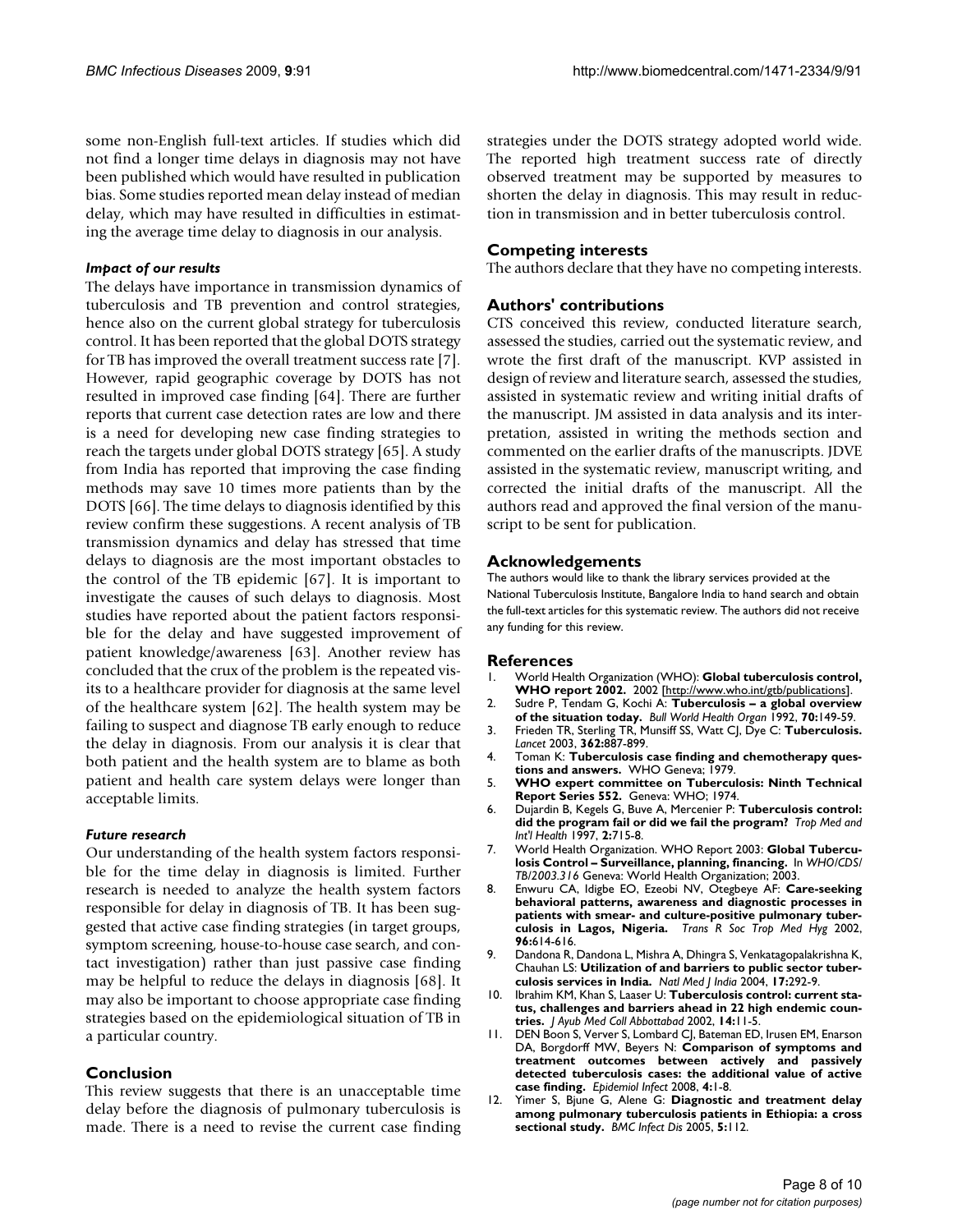- 13. Lönnroth K, Thuong LM, Linh PD, Diwan VK: **[Delay and disconti](http://www.ncbi.nlm.nih.gov/entrez/query.fcgi?cmd=Retrieve&db=PubMed&dopt=Abstract&list_uids=10587321)[nuity – a survey of TB patients' search of a diagnosis in a](http://www.ncbi.nlm.nih.gov/entrez/query.fcgi?cmd=Retrieve&db=PubMed&dopt=Abstract&list_uids=10587321) [diversified health care system.](http://www.ncbi.nlm.nih.gov/entrez/query.fcgi?cmd=Retrieve&db=PubMed&dopt=Abstract&list_uids=10587321)** *Int J Tuberc Lung Dis* 1999, **3:**992-1000.
- 14. Pronyk RM, Makhubele MB, Hargreaves JR, Tollman SM, Hausler HP: **[Assessing health seeking behaviour among tuberculosis](http://www.ncbi.nlm.nih.gov/entrez/query.fcgi?cmd=Retrieve&db=PubMed&dopt=Abstract&list_uids=11467368) [patients in rural South Africa.](http://www.ncbi.nlm.nih.gov/entrez/query.fcgi?cmd=Retrieve&db=PubMed&dopt=Abstract&list_uids=11467368)** *Int J Tuberc Lung Dis* 2001, **5:**619-27.
- 15. Wandwalo ER, Mørkve O: **[Delay in tuberculosis case-finding](http://www.ncbi.nlm.nih.gov/entrez/query.fcgi?cmd=Retrieve&db=PubMed&dopt=Abstract&list_uids=10694091) [and treatment in Mwanza, Tanzania.](http://www.ncbi.nlm.nih.gov/entrez/query.fcgi?cmd=Retrieve&db=PubMed&dopt=Abstract&list_uids=10694091)** *Int J Tuberc Lung Dis* 2000, **4:**133-8.
- 16. Yimer S, Bjune G, Alene G: **[Diagnostic and treatment delay](http://www.ncbi.nlm.nih.gov/entrez/query.fcgi?cmd=Retrieve&db=PubMed&dopt=Abstract&list_uids=16343350) [among pulmonary tuberculosis patients in Ethiopia: a cross](http://www.ncbi.nlm.nih.gov/entrez/query.fcgi?cmd=Retrieve&db=PubMed&dopt=Abstract&list_uids=16343350) [sectional study.](http://www.ncbi.nlm.nih.gov/entrez/query.fcgi?cmd=Retrieve&db=PubMed&dopt=Abstract&list_uids=16343350)** *BMC Infect Dis* 2005, **5:**112.
- 17. Xu B, Jiang QW, Xiu Y, Diwan VK: **[Diagnostic delays in access to](http://www.ncbi.nlm.nih.gov/entrez/query.fcgi?cmd=Retrieve&db=PubMed&dopt=Abstract&list_uids=16013775) [tuberculosis care in counties with or without the National](http://www.ncbi.nlm.nih.gov/entrez/query.fcgi?cmd=Retrieve&db=PubMed&dopt=Abstract&list_uids=16013775) [Tuberculosis Control Programme in rural China.](http://www.ncbi.nlm.nih.gov/entrez/query.fcgi?cmd=Retrieve&db=PubMed&dopt=Abstract&list_uids=16013775)** *Int J Tuberc Lung Dis* 2005, **9:**784-90.
- 18. Cheng G, Tolhurst R, Li RZ, Meng QY, Tang S: **[Factors affecting](http://www.ncbi.nlm.nih.gov/entrez/query.fcgi?cmd=Retrieve&db=PubMed&dopt=Abstract&list_uids=15780342) [delays in tuberculosis diagnosis in rural China: a case study in](http://www.ncbi.nlm.nih.gov/entrez/query.fcgi?cmd=Retrieve&db=PubMed&dopt=Abstract&list_uids=15780342) [four counties in Shandong Province.](http://www.ncbi.nlm.nih.gov/entrez/query.fcgi?cmd=Retrieve&db=PubMed&dopt=Abstract&list_uids=15780342)** *Trans R Soc Trop Med Hyg* 2005, **99:**355-62.
- 19. Rajeswari R, Chandrasekaran V, Suhadev M, Sivasubramaniam S, Sudha G, Renu G: **[Factors associated with patient and health](http://www.ncbi.nlm.nih.gov/entrez/query.fcgi?cmd=Retrieve&db=PubMed&dopt=Abstract&list_uids=12234134) [system delays in the diagnosis of tuberculosis in South India.](http://www.ncbi.nlm.nih.gov/entrez/query.fcgi?cmd=Retrieve&db=PubMed&dopt=Abstract&list_uids=12234134)** *Int J Tuberc Lung Dis* 2002, **6:**789-95.
- 20. Ngamvithayapong J, Yanai H, Winkvist A, Diwan V: **[Health seeking](http://www.ncbi.nlm.nih.gov/entrez/query.fcgi?cmd=Retrieve&db=PubMed&dopt=Abstract&list_uids=11716337) [behaviour and diagnosis for pulmonary tuberculosis in an](http://www.ncbi.nlm.nih.gov/entrez/query.fcgi?cmd=Retrieve&db=PubMed&dopt=Abstract&list_uids=11716337) [HIV-epidemic mountainous area of Thailand.](http://www.ncbi.nlm.nih.gov/entrez/query.fcgi?cmd=Retrieve&db=PubMed&dopt=Abstract&list_uids=11716337)** *Int J Tuberc Lung Dis* 2001, **5:**1013-20.
- 21. Long NH, Johansson E, Lönnroth K, Eriksson B, Winkvist A, Diwan VK: **[Longer delays in tuberculosis diagnosis among women in](http://www.ncbi.nlm.nih.gov/entrez/query.fcgi?cmd=Retrieve&db=PubMed&dopt=Abstract&list_uids=10331727) [Vietnam.](http://www.ncbi.nlm.nih.gov/entrez/query.fcgi?cmd=Retrieve&db=PubMed&dopt=Abstract&list_uids=10331727)** *Int J Tuberc Lung Dis* 1999, **3:**388-93.
- 22. Kiwuwa MS, Charles K, Harriet MK: **[Patient and health service](http://www.ncbi.nlm.nih.gov/entrez/query.fcgi?cmd=Retrieve&db=PubMed&dopt=Abstract&list_uids=16307685) [delay in pulmonary tuberculosis patients attending a referral](http://www.ncbi.nlm.nih.gov/entrez/query.fcgi?cmd=Retrieve&db=PubMed&dopt=Abstract&list_uids=16307685) [hospital: a cross-sectional study.](http://www.ncbi.nlm.nih.gov/entrez/query.fcgi?cmd=Retrieve&db=PubMed&dopt=Abstract&list_uids=16307685)** *BMC Public Health* 2005, **5:**122.
- 23. Odusanya OO, Babafemi JO: **[Patterns of delays amongst pulmo](http://www.ncbi.nlm.nih.gov/entrez/query.fcgi?cmd=Retrieve&db=PubMed&dopt=Abstract&list_uids=15169548)[nary tuberculosis patients in Lagos, Nigeria.](http://www.ncbi.nlm.nih.gov/entrez/query.fcgi?cmd=Retrieve&db=PubMed&dopt=Abstract&list_uids=15169548)** *BMC Public Health* 2004, **4:**18.
- 24. Huong NT, Vree M, Duong BD, Khanh VT, Loan VT, Co NV, Borgdorff MW, Cobelens FG: **[Delays in the diagnosis and treatment](http://www.ncbi.nlm.nih.gov/entrez/query.fcgi?cmd=Retrieve&db=PubMed&dopt=Abstract&list_uids=17567521) [of tuberculosis patients in Vietnam: a cross-sectional study.](http://www.ncbi.nlm.nih.gov/entrez/query.fcgi?cmd=Retrieve&db=PubMed&dopt=Abstract&list_uids=17567521)** *BMC Public Health* 2007, **7:**110.
- 25. Bai LQ, Xiao SY: **[Factors associated with diagnostic delay for](http://www.ncbi.nlm.nih.gov/entrez/query.fcgi?cmd=Retrieve&db=PubMed&dopt=Abstract&list_uids=15498275) [patients with smear-positive pulmonary tuberculosis in rural](http://www.ncbi.nlm.nih.gov/entrez/query.fcgi?cmd=Retrieve&db=PubMed&dopt=Abstract&list_uids=15498275) [Hunan, China.](http://www.ncbi.nlm.nih.gov/entrez/query.fcgi?cmd=Retrieve&db=PubMed&dopt=Abstract&list_uids=15498275)** *Zhonghua Jie He He Hu Xi Za Zhi* 2004, **27:**617-20.
- 26. Tobgay KJ, Sarma PS, Thankappan KR: **[Predictors of treatment](http://www.ncbi.nlm.nih.gov/entrez/query.fcgi?cmd=Retrieve&db=PubMed&dopt=Abstract&list_uids=16756190) [delays for tuberculosis in Sikkim.](http://www.ncbi.nlm.nih.gov/entrez/query.fcgi?cmd=Retrieve&db=PubMed&dopt=Abstract&list_uids=16756190)** *Natl Med J India* 2006, **19:**60-3.
- 27. Selvam JM, Wares F, Perumal M, Gopi PG, Sudha G, Chandrasekaran V, Santha T: **[Health-seeking behaviour of new smear-positive](http://www.ncbi.nlm.nih.gov/entrez/query.fcgi?cmd=Retrieve&db=PubMed&dopt=Abstract&list_uids=17263286) [TB patients under a DOTS programme in Tamil Nadu,](http://www.ncbi.nlm.nih.gov/entrez/query.fcgi?cmd=Retrieve&db=PubMed&dopt=Abstract&list_uids=17263286) [India, 2003.](http://www.ncbi.nlm.nih.gov/entrez/query.fcgi?cmd=Retrieve&db=PubMed&dopt=Abstract&list_uids=17263286)** *Int J Tuberc Lung Dis* 2007, **11:**161-7.
- 28. Rojpibulstit M, Kanjanakiritamrong J, Chongsuvivatwong V: **[Patient](http://www.ncbi.nlm.nih.gov/entrez/query.fcgi?cmd=Retrieve&db=PubMed&dopt=Abstract&list_uids=16602407) [and health system delays in the diagnosis of tuberculosis in](http://www.ncbi.nlm.nih.gov/entrez/query.fcgi?cmd=Retrieve&db=PubMed&dopt=Abstract&list_uids=16602407) [Southern Thailand after health care reform.](http://www.ncbi.nlm.nih.gov/entrez/query.fcgi?cmd=Retrieve&db=PubMed&dopt=Abstract&list_uids=16602407)** *Int J Tuberc Lung Dis* 2006, **10:**422-8.
- 29. Demissie M, Lindtjorn B, Berhane Y: **[Patient and health service](http://www.ncbi.nlm.nih.gov/entrez/query.fcgi?cmd=Retrieve&db=PubMed&dopt=Abstract&list_uids=12296975) [delay in the diagnosis of pulmonary tuberculosis in Ethiopia.](http://www.ncbi.nlm.nih.gov/entrez/query.fcgi?cmd=Retrieve&db=PubMed&dopt=Abstract&list_uids=12296975)** *BMC Public Health* 2002, **2:**23.
- 30. Steen TW, Mazonde GN: **[Pulmonary tuberculosis in Kweneng](http://www.ncbi.nlm.nih.gov/entrez/query.fcgi?cmd=Retrieve&db=PubMed&dopt=Abstract&list_uids=9712276) [District, Botswana: delays in diagnosis in 212 smear-positive](http://www.ncbi.nlm.nih.gov/entrez/query.fcgi?cmd=Retrieve&db=PubMed&dopt=Abstract&list_uids=9712276) [patients.](http://www.ncbi.nlm.nih.gov/entrez/query.fcgi?cmd=Retrieve&db=PubMed&dopt=Abstract&list_uids=9712276)** *Int J Tuberc Lung Dis* 1998, **2:**627-34.
- 31. Yamasaki-Nakagawa M, Ozasa K, Yamada N, Osuga K, Shimouchi A, Ishikawa N, Bam DS, Mori T: **[Gender difference in delays to diag](http://www.ncbi.nlm.nih.gov/entrez/query.fcgi?cmd=Retrieve&db=PubMed&dopt=Abstract&list_uids=11263512)[nosis and health care seeking behaviour in a rural area of](http://www.ncbi.nlm.nih.gov/entrez/query.fcgi?cmd=Retrieve&db=PubMed&dopt=Abstract&list_uids=11263512) [Nepal.](http://www.ncbi.nlm.nih.gov/entrez/query.fcgi?cmd=Retrieve&db=PubMed&dopt=Abstract&list_uids=11263512)** *Int J Tuberc Lung Dis* 2001, **5:**24-31.
- 32. Lawn SD, Afful B, Acheampong JW: **[Pulmonary tuberculosis:](http://www.ncbi.nlm.nih.gov/entrez/query.fcgi?cmd=Retrieve&db=PubMed&dopt=Abstract&list_uids=9712277) [diagnostic delay in Ghanaian adults.](http://www.ncbi.nlm.nih.gov/entrez/query.fcgi?cmd=Retrieve&db=PubMed&dopt=Abstract&list_uids=9712277)** *Int J Tuberc Lung Dis* 1998, **2:**635-40.
- 33. Liam CK, Tang BG: **[Delay in the diagnosis and treatment of pul](http://www.ncbi.nlm.nih.gov/entrez/query.fcgi?cmd=Retrieve&db=PubMed&dopt=Abstract&list_uids=9432388)[monary tuberculosis in patients attending a university teach](http://www.ncbi.nlm.nih.gov/entrez/query.fcgi?cmd=Retrieve&db=PubMed&dopt=Abstract&list_uids=9432388)[ing hospital.](http://www.ncbi.nlm.nih.gov/entrez/query.fcgi?cmd=Retrieve&db=PubMed&dopt=Abstract&list_uids=9432388)** *Int J Tuberc Lung Dis* 1997, **1:**326-32.
- 34. Chang CT, Esterman A: **[Diagnostic delay among pulmonary](http://www.ncbi.nlm.nih.gov/entrez/query.fcgi?cmd=Retrieve&db=PubMed&dopt=Abstract&list_uids=17511524) [tuberculosis patients in Sarawak, Malaysia: a cross-sectional](http://www.ncbi.nlm.nih.gov/entrez/query.fcgi?cmd=Retrieve&db=PubMed&dopt=Abstract&list_uids=17511524) [study.](http://www.ncbi.nlm.nih.gov/entrez/query.fcgi?cmd=Retrieve&db=PubMed&dopt=Abstract&list_uids=17511524)** *Rural Remote Health* 2007, **7:**667.
- 35. Yilmaz A, Boğa S, Sulu E, Durucu M, Yilmaz D, Baran A, Poluman A: **[Delays in the diagnosis and treatment of hospitalized](http://www.ncbi.nlm.nih.gov/entrez/query.fcgi?cmd=Retrieve&db=PubMed&dopt=Abstract&list_uids=11601745) [patients with smear-positive pulmonary tuberculosis.](http://www.ncbi.nlm.nih.gov/entrez/query.fcgi?cmd=Retrieve&db=PubMed&dopt=Abstract&list_uids=11601745)** *Respir Med* 2001, **95:**802-5.
- 36. Lambert ML, Delgado R, Michaux G, Volz A, Speybroeck N, Stuyft P Van Der: **[Delays to treatment and out-of-pocket medical](http://www.ncbi.nlm.nih.gov/entrez/query.fcgi?cmd=Retrieve&db=PubMed&dopt=Abstract&list_uids=16297291) [expenditure for tuberculosis patients, in an urban area of](http://www.ncbi.nlm.nih.gov/entrez/query.fcgi?cmd=Retrieve&db=PubMed&dopt=Abstract&list_uids=16297291) [South America.](http://www.ncbi.nlm.nih.gov/entrez/query.fcgi?cmd=Retrieve&db=PubMed&dopt=Abstract&list_uids=16297291)** *Ann Trop Med Parasitol* 2005, **99:**781-7.
- 37. Lienhardt C, Rowley J, Manneh K, Lahai G, Needham D, Milligan P, McAdam KP: **[Factors affecting time delay to treatment in a](http://www.ncbi.nlm.nih.gov/entrez/query.fcgi?cmd=Retrieve&db=PubMed&dopt=Abstract&list_uids=11326822) [tuberculosis control programme in a sub-Saharan African](http://www.ncbi.nlm.nih.gov/entrez/query.fcgi?cmd=Retrieve&db=PubMed&dopt=Abstract&list_uids=11326822) [country: the experience of The Gambia.](http://www.ncbi.nlm.nih.gov/entrez/query.fcgi?cmd=Retrieve&db=PubMed&dopt=Abstract&list_uids=11326822)** *Int J Tuberc Lung Dis* 2001, **5:**233-9.
- 38. Okur E, Yilmaz A, Saygi A, Selvi A, Süngün F, Oztürk E, Dabak G: **[Pat](http://www.ncbi.nlm.nih.gov/entrez/query.fcgi?cmd=Retrieve&db=PubMed&dopt=Abstract&list_uids=16460554)[terns of delays in diagnosis amongst patients with smear](http://www.ncbi.nlm.nih.gov/entrez/query.fcgi?cmd=Retrieve&db=PubMed&dopt=Abstract&list_uids=16460554)positive pulmonary tuberculosis at a teaching hospital in [Turkey.](http://www.ncbi.nlm.nih.gov/entrez/query.fcgi?cmd=Retrieve&db=PubMed&dopt=Abstract&list_uids=16460554)** *Clin Microbiol Infect* 2006, **12:**90-2.
- 39. Güneylioglu D, Yilmaz A, Bilgin S, Bayram U, Akkaya E: **[Factors](http://www.ncbi.nlm.nih.gov/entrez/query.fcgi?cmd=Retrieve&db=PubMed&dopt=Abstract&list_uids=14737045) [affecting delays in diagnosis and treatment of pulmonary](http://www.ncbi.nlm.nih.gov/entrez/query.fcgi?cmd=Retrieve&db=PubMed&dopt=Abstract&list_uids=14737045) tuberculosis in a tertiary care hospital in Istanbul, Turkey.** *Med Sci Monit* 2004, **10:**CR62-7.
- 40. Deng HJ, Zheng YH, Zhang YY, Xu B: **[Study on factors causing](http://www.ncbi.nlm.nih.gov/entrez/query.fcgi?cmd=Retrieve&db=PubMed&dopt=Abstract&list_uids=16875533) [the delay of access to tuberculosis diagnosis and its influenc](http://www.ncbi.nlm.nih.gov/entrez/query.fcgi?cmd=Retrieve&db=PubMed&dopt=Abstract&list_uids=16875533)ing factors in migrating tuberculosis patients in Putuo dis[trict, Shanghai.](http://www.ncbi.nlm.nih.gov/entrez/query.fcgi?cmd=Retrieve&db=PubMed&dopt=Abstract&list_uids=16875533)** *Zhonghua Liu Xing Bing Xue Za Zhi* 2006, **27:**311-5.
- 41. Hooi LN: **[Case-finding for pulmonary tuberculosis in Penang.](http://www.ncbi.nlm.nih.gov/entrez/query.fcgi?cmd=Retrieve&db=PubMed&dopt=Abstract&list_uids=7845270)** *Med J Malaysia* 1994, **49:**223-30.
- 42. Enkhbat S, Toyota M, Yasuda N, Ohara H: **[Differing influence on](http://www.ncbi.nlm.nih.gov/entrez/query.fcgi?cmd=Retrieve&db=PubMed&dopt=Abstract&list_uids=9255030) [delays in the case-finding process for tuberculosis between](http://www.ncbi.nlm.nih.gov/entrez/query.fcgi?cmd=Retrieve&db=PubMed&dopt=Abstract&list_uids=9255030) [general physicians and specialists in Mongolia.](http://www.ncbi.nlm.nih.gov/entrez/query.fcgi?cmd=Retrieve&db=PubMed&dopt=Abstract&list_uids=9255030)** *J Epidemiol* 1997, **7:**93-8.
- 43. Lin X, Chongsuvivatwong V, Geater A, Lijuan R: **[The effect of geo](http://www.ncbi.nlm.nih.gov/entrez/query.fcgi?cmd=Retrieve&db=PubMed&dopt=Abstract&list_uids=18284834)[graphical distance on TB patient delays in a mountainous](http://www.ncbi.nlm.nih.gov/entrez/query.fcgi?cmd=Retrieve&db=PubMed&dopt=Abstract&list_uids=18284834) [province of China.](http://www.ncbi.nlm.nih.gov/entrez/query.fcgi?cmd=Retrieve&db=PubMed&dopt=Abstract&list_uids=18284834)** *Int J Tuberc Lung Dis* 2008, **12:**288-93.
- 44. Zerbini E, Chirico MC, Salvadores B, Amigot B, Estrada S, Algorry G: **[Delay in tuberculosis diagnosis and treatment in four prov](http://www.ncbi.nlm.nih.gov/entrez/query.fcgi?cmd=Retrieve&db=PubMed&dopt=Abstract&list_uids=18173879)[inces of Argentina.](http://www.ncbi.nlm.nih.gov/entrez/query.fcgi?cmd=Retrieve&db=PubMed&dopt=Abstract&list_uids=18173879)** *Int J Tuberc Lung Dis* 2008, **12:**63-8.
- 45. Karim F, Islam MA, Chowdhury AM, Johansson E, Diwan VK: **[Gender](http://www.ncbi.nlm.nih.gov/entrez/query.fcgi?cmd=Retrieve&db=PubMed&dopt=Abstract&list_uids=17698889) [differences in delays in diagnosis and treatment of tubercu](http://www.ncbi.nlm.nih.gov/entrez/query.fcgi?cmd=Retrieve&db=PubMed&dopt=Abstract&list_uids=17698889)[losis.](http://www.ncbi.nlm.nih.gov/entrez/query.fcgi?cmd=Retrieve&db=PubMed&dopt=Abstract&list_uids=17698889)** *Health Policy Plan* 2007, **22:**329-34.
- 46. Bassili A, Seita A, Baghdadi S, Alabsi A, Abdilai I, Agboatwalla M, Maamari F, Nasehi M, Nasir H, Soliman S, Enarson DA: **Diagnostic and treatment delay in tuberculosis in 7 countries of the Eastern Mediterranean Region.** *Infect Dis Clin Pract* 2008, **16:**23-35.
- 47. Meintjes G, Schoeman H, Morroni C, Wilson D, Maartens G: **[Patient](http://www.ncbi.nlm.nih.gov/entrez/query.fcgi?cmd=Retrieve&db=PubMed&dopt=Abstract&list_uids=18501019) [and provider delay in tuberculosis suspects from communi](http://www.ncbi.nlm.nih.gov/entrez/query.fcgi?cmd=Retrieve&db=PubMed&dopt=Abstract&list_uids=18501019)ties with a high HIV prevalence in South Africa: a cross-sec[tional study.](http://www.ncbi.nlm.nih.gov/entrez/query.fcgi?cmd=Retrieve&db=PubMed&dopt=Abstract&list_uids=18501019)** *BMC Infect Dis* 2008, **8:**72.
- 48. Maamari F: **[Case-finding tuberculosis patients: diagnostic and](http://www.ncbi.nlm.nih.gov/entrez/query.fcgi?cmd=Retrieve&db=PubMed&dopt=Abstract&list_uids=18720617) [treatment delays and their determinants.](http://www.ncbi.nlm.nih.gov/entrez/query.fcgi?cmd=Retrieve&db=PubMed&dopt=Abstract&list_uids=18720617)** *East Mediterr Health J* 2008, **14:**531-45.
- 49. Ayuo PO, Diero LO, Owino-Ong'or WD, Mwangi AW: **[Causes of](http://www.ncbi.nlm.nih.gov/entrez/query.fcgi?cmd=Retrieve&db=PubMed&dopt=Abstract&list_uids=18817022) [delay in diagnosis of pulmonary tuberculosis in patients](http://www.ncbi.nlm.nih.gov/entrez/query.fcgi?cmd=Retrieve&db=PubMed&dopt=Abstract&list_uids=18817022) [attending a referral hospital in Western Kenya.](http://www.ncbi.nlm.nih.gov/entrez/query.fcgi?cmd=Retrieve&db=PubMed&dopt=Abstract&list_uids=18817022)** *East Afr Med J* 2008, **85:**263-8.
- 50. Cáceres-Manrique Fde M, Orozco-Vargas LC: **[Delayed diagnosis of](http://www.ncbi.nlm.nih.gov/entrez/query.fcgi?cmd=Retrieve&db=PubMed&dopt=Abstract&list_uids=18368222) [pulmonary tuberculosis in a particular part of Colombia.](http://www.ncbi.nlm.nih.gov/entrez/query.fcgi?cmd=Retrieve&db=PubMed&dopt=Abstract&list_uids=18368222)** *Rev Salud Publica (Bogota)* 2008, **10:**94-104.
- 51. Qureshi SA, Morkve O, Mustafa T: **[Patient and health system](http://www.ncbi.nlm.nih.gov/entrez/query.fcgi?cmd=Retrieve&db=PubMed&dopt=Abstract&list_uids=18988391) [delays: health-care seeking behaviour among pulmonary](http://www.ncbi.nlm.nih.gov/entrez/query.fcgi?cmd=Retrieve&db=PubMed&dopt=Abstract&list_uids=18988391) [tuberculosis patients in Pakistan.](http://www.ncbi.nlm.nih.gov/entrez/query.fcgi?cmd=Retrieve&db=PubMed&dopt=Abstract&list_uids=18988391)** *J Pak Med Assoc* 2008, **58:**318-21.
- 52. Mori T, Shimao T, Jin BW, Kim SJ: [Analysis of case-finding proc](http://www.ncbi.nlm.nih.gov/entrez/query.fcgi?cmd=Retrieve&db=PubMed&dopt=Abstract&list_uids=1477390)**[ess of tuberculosis in Korea.](http://www.ncbi.nlm.nih.gov/entrez/query.fcgi?cmd=Retrieve&db=PubMed&dopt=Abstract&list_uids=1477390)** *Tuber Lung Dis* 1992, **73:**225-31.
- 53. Sasaki Y, Yamagishi F, Yagi T, Yamatani H, Kuroda F, Shoda H: **[A](http://www.ncbi.nlm.nih.gov/entrez/query.fcgi?cmd=Retrieve&db=PubMed&dopt=Abstract&list_uids=11068369) [study of patient's and doctor's delay in patients with pulmo](http://www.ncbi.nlm.nih.gov/entrez/query.fcgi?cmd=Retrieve&db=PubMed&dopt=Abstract&list_uids=11068369)nary tuberculosis discovered by visiting doctors with symp[toms in particular on doctor's delay.](http://www.ncbi.nlm.nih.gov/entrez/query.fcgi?cmd=Retrieve&db=PubMed&dopt=Abstract&list_uids=11068369)** *Kekkaku* 2000, **75:**527-32.
- 54. Golub JE, Bur S, Cronin WA, Gange S, Baruch N, Comstock GW, Chaisson RE: **[Delayed tuberculosis diagnosis and tuberculosis](http://www.ncbi.nlm.nih.gov/entrez/query.fcgi?cmd=Retrieve&db=PubMed&dopt=Abstract&list_uids=16466033) [transmission.](http://www.ncbi.nlm.nih.gov/entrez/query.fcgi?cmd=Retrieve&db=PubMed&dopt=Abstract&list_uids=16466033)** *Int J Tuberc Lung Dis* 2006, **10:**24-30.
- 55. Sherman LF, Fujiwara PI, Cook SV, Bazerman LB, Frieden TR: **[Patient](http://www.ncbi.nlm.nih.gov/entrez/query.fcgi?cmd=Retrieve&db=PubMed&dopt=Abstract&list_uids=10599012) [and health care system delays in the diagnosis and treatment](http://www.ncbi.nlm.nih.gov/entrez/query.fcgi?cmd=Retrieve&db=PubMed&dopt=Abstract&list_uids=10599012) [of tuberculosis.](http://www.ncbi.nlm.nih.gov/entrez/query.fcgi?cmd=Retrieve&db=PubMed&dopt=Abstract&list_uids=10599012)** *Int J Tuberc Lung Dis* 1999, **3:**1088-95.